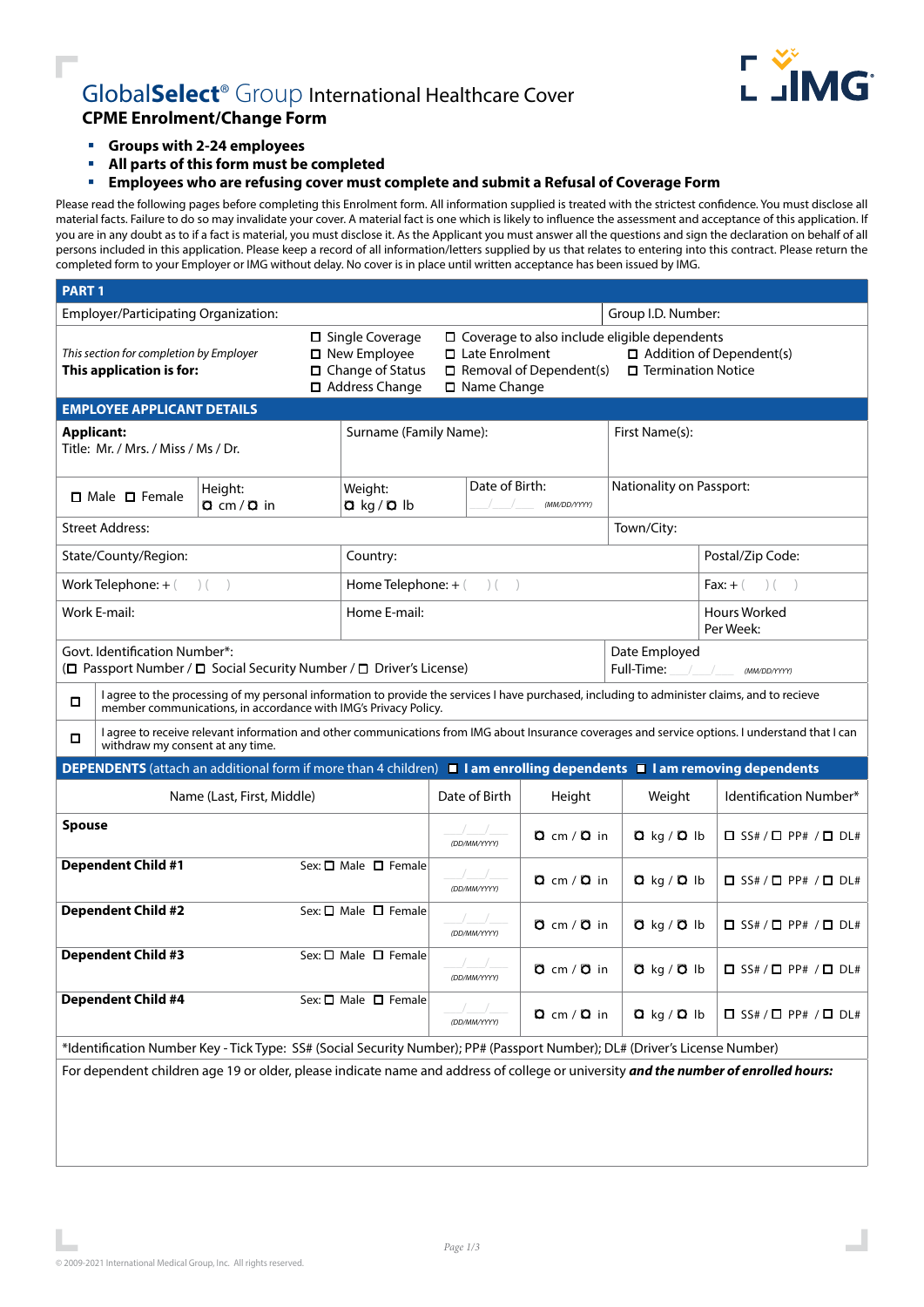

 $\mathbf{I}$ 

## Global**Select**® Group International Healthcare Cover **CPME Enrolment/Change Form**

| <b>PART 2</b>                                                                                                                                                                                     |                                              |                                                                                                            |              |                            |                                                      |                             |  |
|---------------------------------------------------------------------------------------------------------------------------------------------------------------------------------------------------|----------------------------------------------|------------------------------------------------------------------------------------------------------------|--------------|----------------------------|------------------------------------------------------|-----------------------------|--|
| 1. Have you or any other applicant had COVID-19/SARS-CoV-2?<br>a.) Date diagnosed: ///// pD/MM/YYYY)                                                                                              |                                              |                                                                                                            |              |                            |                                                      |                             |  |
|                                                                                                                                                                                                   | b.) Date of last treatment / / / (DD/MM/YYY) |                                                                                                            |              |                            |                                                      |                             |  |
|                                                                                                                                                                                                   | C.) Were you hospitalized? O Yes O No        |                                                                                                            |              |                            |                                                      |                             |  |
|                                                                                                                                                                                                   | d.) Were you in intensive care? Q Yes Q No   |                                                                                                            |              |                            |                                                      | $O$ Yes $O$ No              |  |
|                                                                                                                                                                                                   |                                              | e.) Physician/hospital/clinic/health care provider(s), address & telephone                                 |              |                            |                                                      |                             |  |
|                                                                                                                                                                                                   |                                              |                                                                                                            |              |                            |                                                      |                             |  |
| f.) Condition(s)/diagnosis/prognosis/past and present course of treatment(s):                                                                                                                     |                                              |                                                                                                            |              |                            |                                                      |                             |  |
| Have you or any family member applying for coverage suffered from any form of heart disease, stroke, cancer,<br>2.<br>insulin dependent diabetes, HIV/AIDS or mental illness in the last 3 years? |                                              |                                                                                                            |              |                            |                                                      |                             |  |
| Have you or any family member applying for coverage been treated in a hospital in the last 12 months?<br>3.                                                                                       |                                              |                                                                                                            |              |                            |                                                      |                             |  |
| Are you or any family member applying for coverage pregnant, or have any treatment or surgery planned or<br>4.<br>pending (excluding regular medication)?                                         | O Yes O No                                   |                                                                                                            |              |                            |                                                      |                             |  |
|                                                                                                                                                                                                   | PART 3 ADDITIONAL INFORMATION                |                                                                                                            |              |                            |                                                      |                             |  |
| Question #                                                                                                                                                                                        | Name                                         | Details/Diagnosis of<br>Expenses in the<br>Illness/Accident                                                |              | Date last<br>treated       |                                                      | Full name and number of all |  |
|                                                                                                                                                                                                   |                                              |                                                                                                            | last 5 years |                            |                                                      | attending physicians        |  |
|                                                                                                                                                                                                   |                                              |                                                                                                            |              | (DD/MM/YYYY)               |                                                      |                             |  |
|                                                                                                                                                                                                   |                                              |                                                                                                            |              | (DD/MM/YYYY)               |                                                      |                             |  |
|                                                                                                                                                                                                   |                                              |                                                                                                            |              | $\sqrt{2}$<br>(DD/MM/YYYY) |                                                      |                             |  |
|                                                                                                                                                                                                   |                                              |                                                                                                            |              | $\sqrt{2}$                 |                                                      |                             |  |
|                                                                                                                                                                                                   |                                              |                                                                                                            |              | (DD/MM/YYYY)               |                                                      |                             |  |
|                                                                                                                                                                                                   |                                              |                                                                                                            |              |                            |                                                      |                             |  |
|                                                                                                                                                                                                   |                                              |                                                                                                            |              | (DD/MM/YYYY)               |                                                      |                             |  |
|                                                                                                                                                                                                   |                                              |                                                                                                            |              |                            |                                                      |                             |  |
|                                                                                                                                                                                                   |                                              |                                                                                                            |              | (DD/MM/YYYY)               |                                                      |                             |  |
|                                                                                                                                                                                                   | <b>PART 4 *MUST BE COMPLETED*</b>            | Has any person listed on the prior page, including dependents, been insured for medical expenses under any |              |                            |                                                      | <b>O</b> Yes <b>O</b> No    |  |
|                                                                                                                                                                                                   |                                              | policy or plan during the last 24 months, whether individual or group coverage?                            |              |                            |                                                      |                             |  |
|                                                                                                                                                                                                   |                                              | If your response to the above question is "yes", the following is requested:                               |              |                            |                                                      |                             |  |
| 1. Name of person(s):                                                                                                                                                                             |                                              | 2. Name of Previous Insurer:                                                                               |              |                            | 3. A copy of prior Certificates of Health Insurance: |                             |  |
|                                                                                                                                                                                                   |                                              |                                                                                                            |              |                            | □ Attached                                           |                             |  |
|                                                                                                                                                                                                   |                                              |                                                                                                            |              | □ Attached                 |                                                      |                             |  |
|                                                                                                                                                                                                   |                                              |                                                                                                            |              | □ Attached                 |                                                      |                             |  |
|                                                                                                                                                                                                   |                                              |                                                                                                            |              |                            |                                                      |                             |  |

**Note:** Your prior Health Insurance Certificate(s) can be obtained from your prior insurer or employer. Any claims submitted without prior Certificates of Heath Insurance will be processed with any relevant pre-existing condition exclusion as defined by the Master Policy wording.